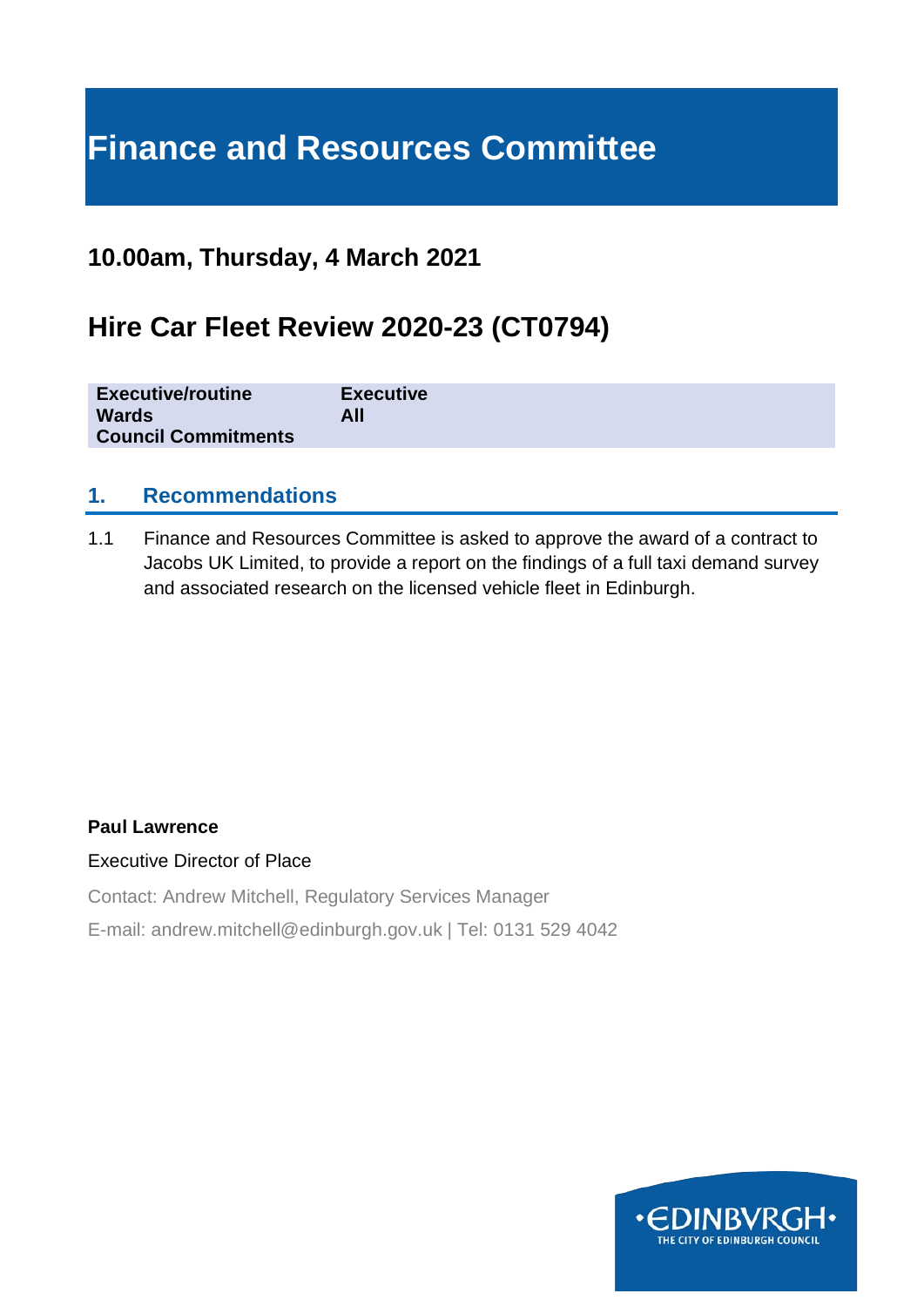**Report**

# **Hire Car Fleet Review 2020-23 (CT0794)**

#### **2. Executive Summary**

2.1 This report seeks approval from the Finance and Resources Committee to award a contract to Jacobs UK Limited to provide a report on the findings of a full taxi demand survey and associated research on the licensed vehicle fleet in Edinburgh.

#### **3. Background**

- 3.1 The Council currently operates a limitation on the number of taxis licensed in the city using powers under the Civic Government (Scotland) Act 1982 ('the 1982 Act').
- 3.2 The limitation policy has been in place since the early 1990s and is generally reviewed every three years. The last review took place in 2017.
- 3.3 The three yearly reviews are underpinned by interim demand surveys to ensure that there is no significant unmet demand.
- 3.4 The current limit is 1,316 and this number has been stable since 2012.
- 3.5 The Council passed a motion in [October 2019](https://democracy.edinburgh.gov.uk/documents/s11066/Item%204.1%20-%20Minute%20of%2024%20October%202019.pdf) calling for an assessment of 'overprovision' of Private Hire Cars (PHCs) in the city following a change to the Act in March 2017 which allows the Council to limit the number of Private Hire Cars if it is satisfied that there is overprovision. Regulatory Committee approved the use of consultants and instructed that this work be undertaken as one project. Preparations for the tendering of this contract were delayed due to the public health emergency.

#### **4. Main report**

- 4.1 Commercial Procurement Services conducted a procurement process by way of a mini competition utilising the Scotland Excel Consultancy Framework for Engineering and Technical Consultancy Services Lot 2 Transportation and Traffic. The tender opportunity was published on Public Contracts Scotland (PCS) portal, on 18 November 2020.
- 4.2 To identify the provider offering best value, the tender evaluation included an emphasis on quality as well as price and submissions were assessed on the most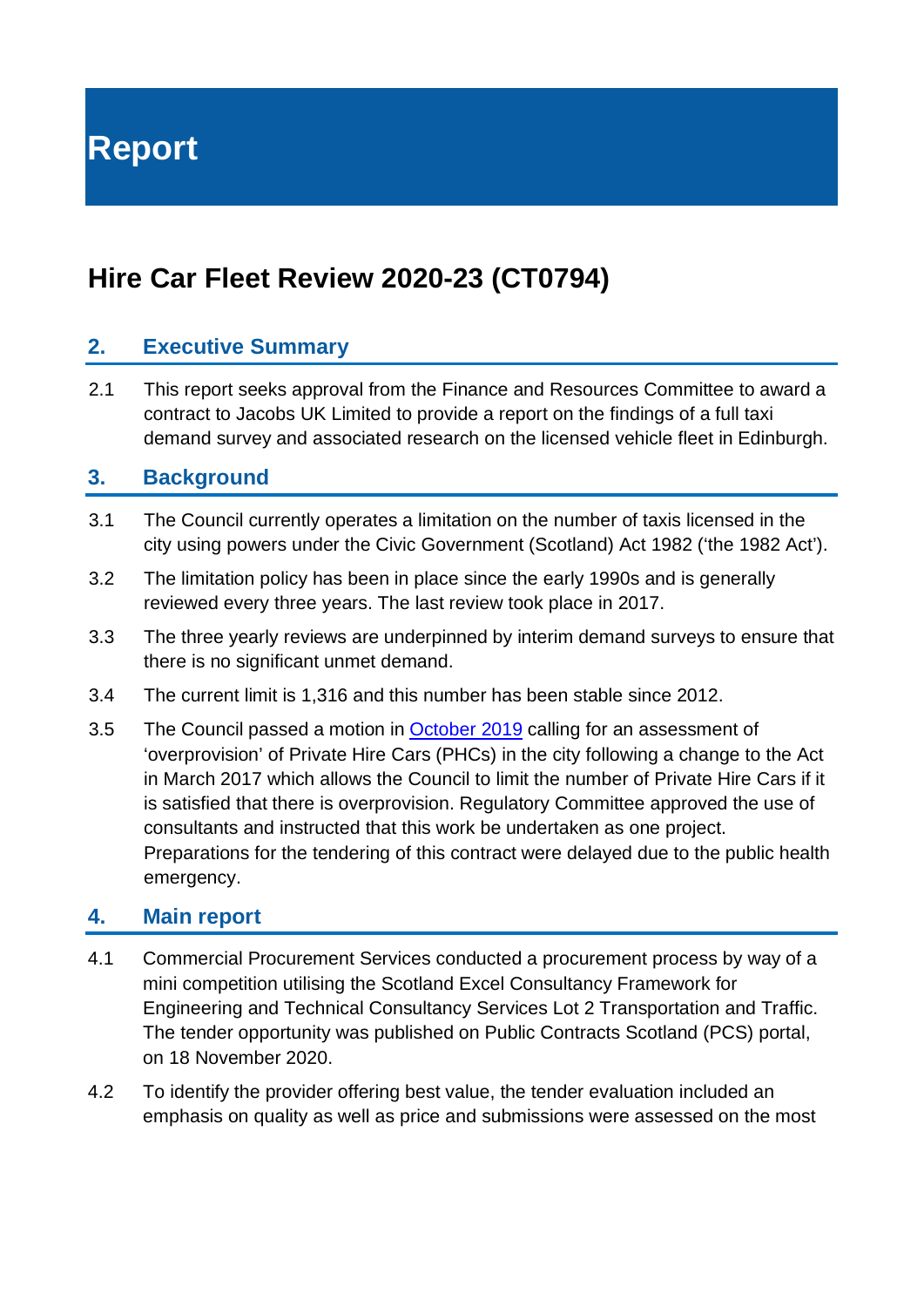economically advantageous tender. A cost quality ratio of 40% price, 60% quality was applied to achieve a quality and the most economical price.

- 4.3 A single compliant bid was received from Jacobs UK Limited. A summary of the evaluation process is provided in Appendix 1.
- 4.4 The tender submission was evaluated by officers from Regulatory Services, placing an emphasis on quality, as well as price, with the aim of ensuring that the tender is the most economically advantageous. The quality analysis was based on weighted award criteria questions, which were scored using a 0 to 4 matrix.

#### **5. Next Steps**

- 5.1 Subject to Committee approval, the contract will commence on 5 March 2021. It expected that the work will take no longer than nine months however this may be extended if the restrictions related to COVID-19 do not permit this work to be carried out.
- 5.2 The contract will be managed by Regulatory Services.

#### **6. Financial impact**

- 6.1 The prices will be fixed for the duration of this contract. This will make contract management easier and provide financial stability for the Council.
- 6.2 The estimated contract value is £34,240 and is contained within the revenue account for Licensing Fees. Further provision of £26,540 has been made should the survey need to be repeated.
- 6.3 The costs associated with procuring this Contract are estimated to be below £10,000.

#### **7. Stakeholder/Community Impact**

- 7.1 The contract recommended for award is compliant with procurement regulations and the Council's Contract Standing Orders.
- 7.2 In 2017 the Regulatory Committee agreed that the next full demand survey should take place in three years. The objective of this process is to provide an optimum balance between supply and demand for taxis in the city.
- 7.3 The Council's aim is to create a top-quality transport network that is green, healthy and accessible to all. This includes taxis and PHCs.
- 7.4 The contractor pays the Living Wage rate and intends to become a Living Wage accredited employer.
- 7.5 Community benefits constituted part of the quality assessment score involving the promotion of job opportunities via the Edinburgh Guarantee and Joined Up for Jobs and engagement with the third sector to ensure that they can contribute to the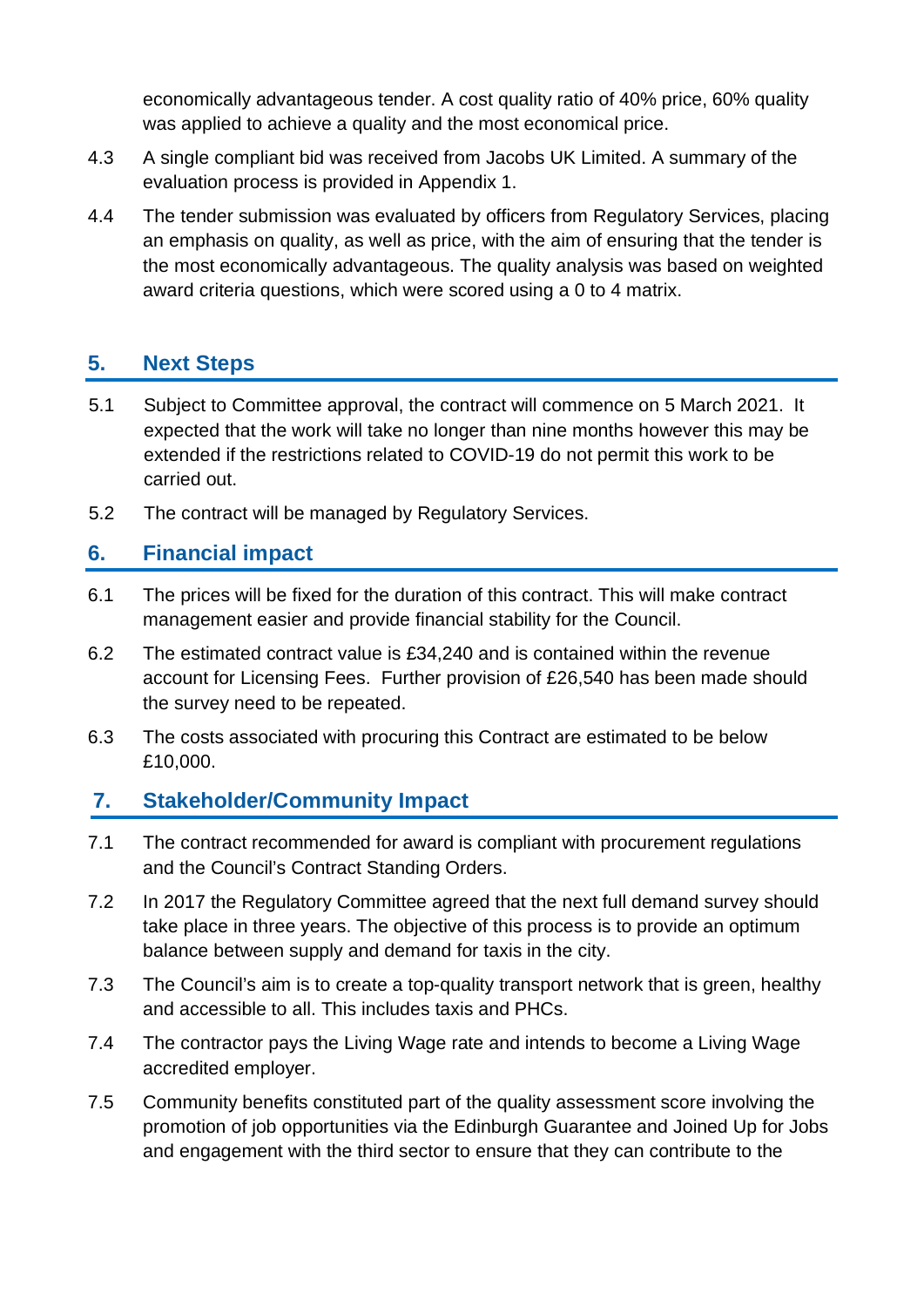study. The contractor will also promote through their STEM Ambassador programme Science, Technology, Engineering and Maths as a career route.

#### **8. Background reading/external references**

- 8.1 Survey of Demand for Taxis Within the City of Edinburgh (Regulatory Committee, [21 August 2017\)](https://democracy.edinburgh.gov.uk/Data/Regulatory%20Committee/20170821/Agenda/$item_63_-_survey_of_demand_for_taxis_within_the_city_of_edinburgh.xls.pdf)
- 8.2 Taxi and Private Hire Licensing: Best Practice for Licensing Authorities, Second Edition, April 2012<https://www2.gov.scot/Publications/2012/04/3534>

#### **9. Appendices**

9.1 Appendix 1 Summary of Tendering and Tender Evaluation Processes